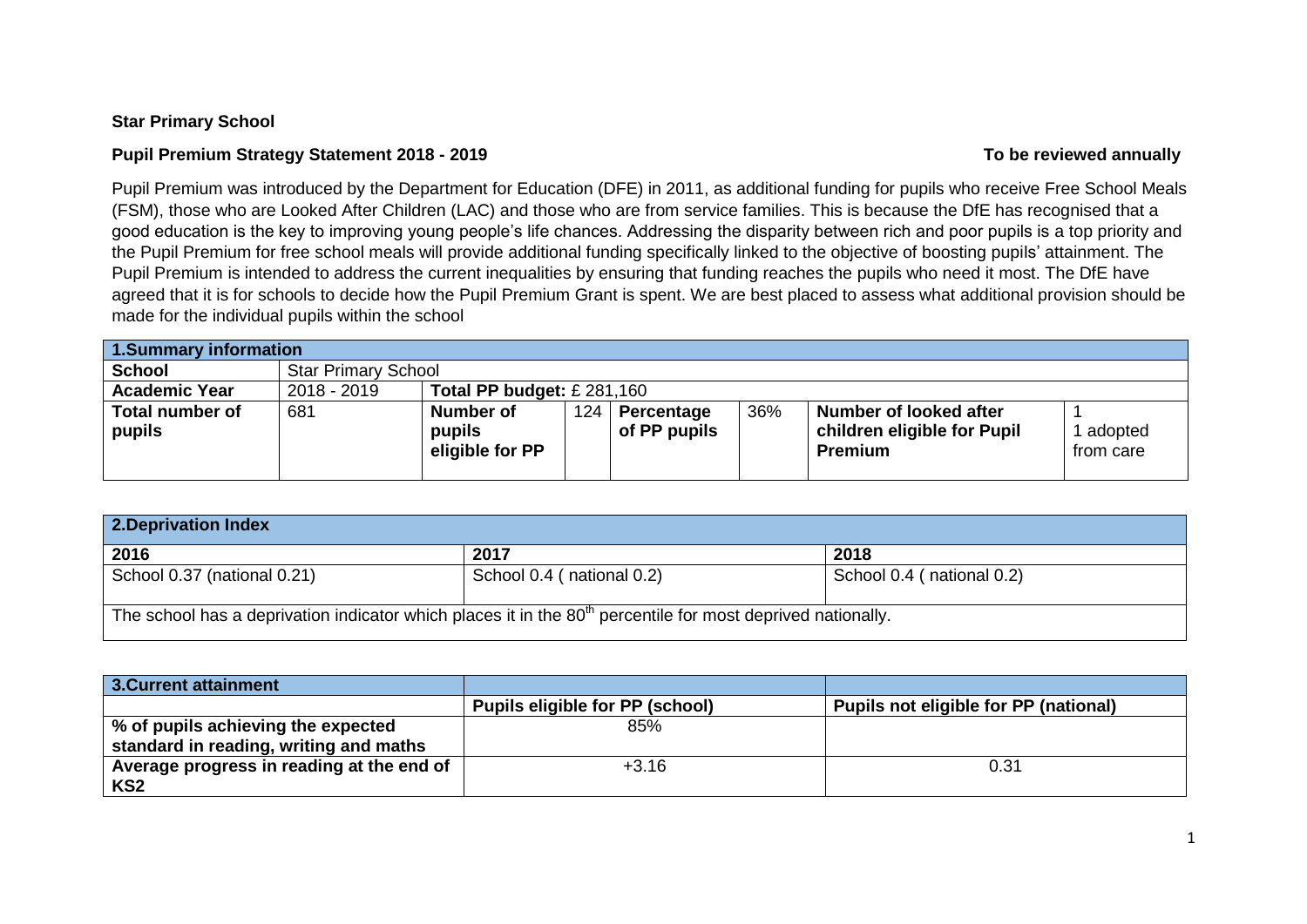| Average progress in writing at the end of<br>KS2 | $+1.10$ | 0.24           |
|--------------------------------------------------|---------|----------------|
| Average progress in maths at the end of<br>KS2   | $+3.69$ | $0.3^{\prime}$ |

**4.Barriers to future attainment (for pupils eligible for PP including high ability)**

## **In-school barriers**

Many pupils eligible for pupil premium also have other factors such as SEND, gender, ethnicity, term of birth to consider when planning successful interventions.

Speech and Language development and access to language from books.

Below average attainment on entry to nursery and to reception for disadvantaged pupils.

Speech and language concerns in some disadvantaged pupils lead in some cases to communication and behavioural issues.

## **External barriers**

Low aspirations from the home environment (Attendance and Punctuality are not always good)

Poor diet and access to physical activities are not conducive to making good progress at school

Many parents do not access the correct support they need due to specific factors (EAL, Social Services, External Agencies)

Accesses to external opportunities to develop the whole child, such as drama and football clubs are not always pursued.

|    | 5. Actions                                                                                                                          |
|----|-------------------------------------------------------------------------------------------------------------------------------------|
| Α. | To continue to ensure all teaching is good or better and so ensure that Pupil Premium children make more than expected progress in  |
|    | order to diminish any differences in learning.                                                                                      |
| B. | To improve the percentage of pupil premium children working at expected standard in reading and writing in KS1                      |
| C. | To improve the percentage of pupil premium children working at expected standard in maths in KS1                                    |
| D  | To improve the average progress made by middle prior attaining Pupil Premium children in KS2 writing.                               |
| Е. | To increase the attendance of Pupil Premium children so that it is in line with or above National averages and reduce the number of |
|    | Pupil Premium pupils who are persistently absent.                                                                                   |
| F. | To accelerate the progress of pupils who have SEND and who are also Pupil Premium children                                          |
| G. | To provide all our pupils with a balance and enriched curriculum that motivates, inspires and engages, specifically focusing on     |
|    | increasing physical activity.                                                                                                       |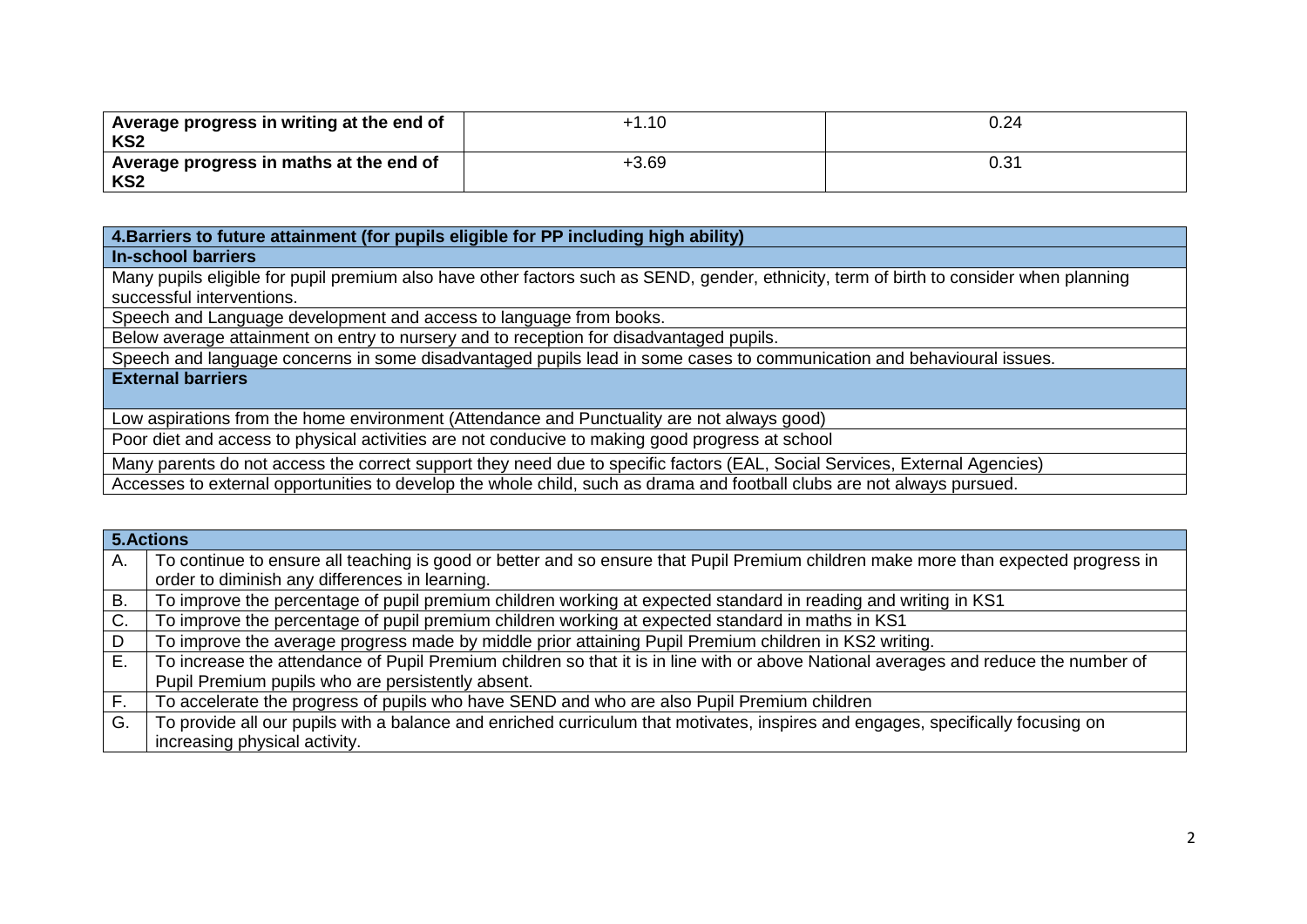| 5. Planned expenditure                                                                                                                                                             |                                                                                                                                                                                                                                         |                                                                                                                                                                                                                                                                                                                                                          |                                                                                                                                                                                                                                                                                                                                                                                                   |                           |                                                                                     |
|------------------------------------------------------------------------------------------------------------------------------------------------------------------------------------|-----------------------------------------------------------------------------------------------------------------------------------------------------------------------------------------------------------------------------------------|----------------------------------------------------------------------------------------------------------------------------------------------------------------------------------------------------------------------------------------------------------------------------------------------------------------------------------------------------------|---------------------------------------------------------------------------------------------------------------------------------------------------------------------------------------------------------------------------------------------------------------------------------------------------------------------------------------------------------------------------------------------------|---------------------------|-------------------------------------------------------------------------------------|
| Academic year                                                                                                                                                                      | 2018 - 2019                                                                                                                                                                                                                             |                                                                                                                                                                                                                                                                                                                                                          |                                                                                                                                                                                                                                                                                                                                                                                                   |                           |                                                                                     |
|                                                                                                                                                                                    |                                                                                                                                                                                                                                         |                                                                                                                                                                                                                                                                                                                                                          |                                                                                                                                                                                                                                                                                                                                                                                                   |                           |                                                                                     |
| <b>Quality of teaching for all</b>                                                                                                                                                 |                                                                                                                                                                                                                                         |                                                                                                                                                                                                                                                                                                                                                          |                                                                                                                                                                                                                                                                                                                                                                                                   |                           |                                                                                     |
| <b>Desired outcome</b>                                                                                                                                                             | Chosen action /<br>approach                                                                                                                                                                                                             | What is the evidence and<br>rationale for this choice?                                                                                                                                                                                                                                                                                                   | How will you ensure it is<br>implemented well?                                                                                                                                                                                                                                                                                                                                                    | <b>Staff</b><br>lead      | When will you<br>review<br>implementation?                                          |
| That all KS2 pupils<br>continue to<br>outperform peers<br>both locally and<br>nationally and remain<br>in the top<br>percentages for<br>progress in maths,<br>reading and writing. | To continue to<br>resource all KS2 year<br>groups with an<br>additional teacher; to<br>facilitate four classes<br>with low pupil<br>numbers (no more<br>than 23/24).                                                                    | Research by the NFER<br>indicates that tailored<br>individualised support is<br>more successful than other<br>strategies in distinguishing<br>the differences between<br>disadvantaged and non-<br>disadvantaged pupils.<br>Smaller class sizes enable<br>teachers to tailor their<br>support and teaching to<br>meet pupils needs more<br>individually. | Observations of lessons, book<br>scrutinises, learning walks<br>(internal and external) to<br>ensure high expectations for<br>all.<br>Focussed teaching of groups<br>and classes to ensure pupils<br>are making more than<br>expected progress from<br>starting points.<br>External moderation -<br>ASPIRE, to assess and<br>monitor leaders observations<br>and review teaching and<br>learning. | Phase<br>group<br>Leaders | Pupil progress<br>meetings in<br>December 2018,<br>March 2019 &<br><b>July 2019</b> |
| Ensure good<br>progress and mastery<br>of basic skills by the<br>end of EYFS                                                                                                       | Commitment to<br>having two qualified<br>teachers in the<br>nursery and<br>additional support<br>staff across EYFS.<br>This will ensure high<br>quality interactions<br>with adults to develop<br>communication and<br>language skills. | The statutory framework for<br>the early years and<br>foundation stage (March<br>2017) states that every child<br>deserves the best possible<br>start in life and the support<br>that enables them to fulfil<br>their potential.<br>The development of pre -<br>reading skills, early<br>mathematics and problem-                                        | All EYFS staff is aware of<br>planned focussed activities<br>and work with their key pupils<br>to improve basic skills in<br>English and maths.<br>Learning walks, teaching and<br>learning reviews and scrutiny<br>of planning to ensure<br>consistent quality teaching and<br>interactions with others.<br>Internal and external                                                                | Deputy<br>Head            | Pupil progress<br>meetings in<br>December 2018,<br>March 2019 &<br><b>July 2019</b> |

**The following pages describe our action plan for the academic year 2018-2019:**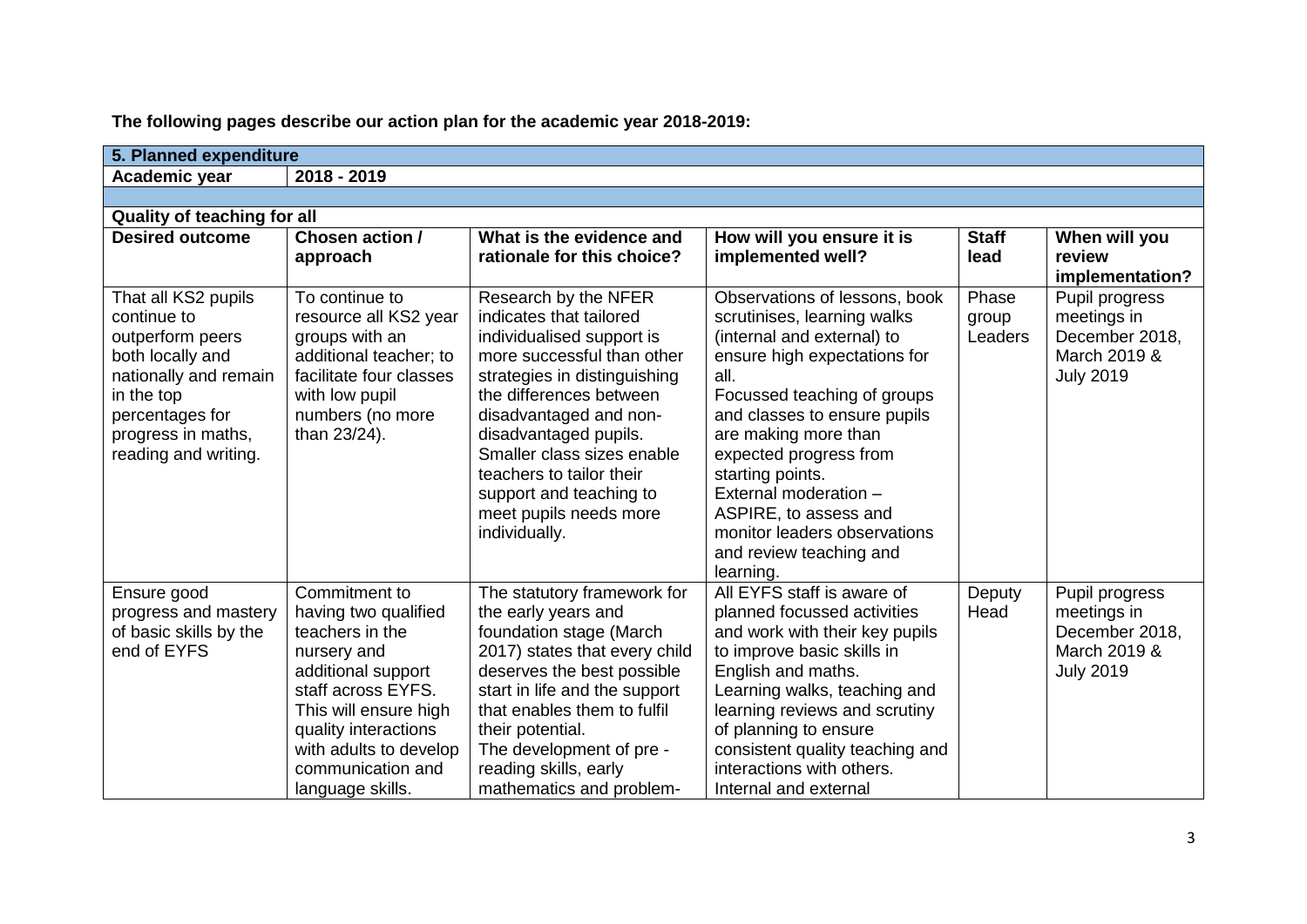|                                                                                                                      |                                                                                                                                                                                                                                                                                                                                                                                                                                | solving show positive<br>benefits and enable children<br>to independently access<br>activities to develop their<br>successful learning.                                                                          | moderation, together with<br>support and training, will<br>ensure progression in basic<br>skills and accurate judgements<br>when assessing pupils.<br>External moderation by<br>Borough to review senior<br>leaders and teachers<br>judgements on pupil<br>attainment. |                                        |                                                                                 |
|----------------------------------------------------------------------------------------------------------------------|--------------------------------------------------------------------------------------------------------------------------------------------------------------------------------------------------------------------------------------------------------------------------------------------------------------------------------------------------------------------------------------------------------------------------------|------------------------------------------------------------------------------------------------------------------------------------------------------------------------------------------------------------------|------------------------------------------------------------------------------------------------------------------------------------------------------------------------------------------------------------------------------------------------------------------------|----------------------------------------|---------------------------------------------------------------------------------|
| <b>Attainment for PP</b><br>pupils in reading, by<br>the end of KS1 is at<br>least in line with<br>national figures. | Employ GTA's to<br>ensure all children<br>are supported<br>appropriately and<br>effectively.<br>Progress of PP<br>children tracked and<br>additional booster<br>group or intervention<br>group put in where<br>needed in year 1 & 2.<br>Review impact of<br>guided reading and<br>RWI provision to<br>ensure all children<br>receive first quality<br>teaching.<br>A whole school focus<br>on instilling a love of<br>reading. | According to ASP in 2016/17<br>at the end of KS1 our pupil<br>premium pupils do not<br>perform in line with national<br>data.<br>In Reading, 63% achieved<br>the expected standard<br>compared to 76% nationally | Dedicate teacher time to CPD<br>on reading, including RWI &<br>Big Reading training.<br>Support new teachers through<br>team teaching and planning<br>support.<br>Focussed tracking of groups to<br>ensure pupils will reach<br>expected standards.                    | Phase<br>Group<br>Leader<br><b>DHT</b> | Pupil progress<br>meetings in<br>December 2018,<br>March 2019 and<br>July 2019. |
|                                                                                                                      |                                                                                                                                                                                                                                                                                                                                                                                                                                |                                                                                                                                                                                                                  | <b>Total budgeted cost:</b>                                                                                                                                                                                                                                            |                                        | £169,292                                                                        |
| <b>Targeted support</b>                                                                                              |                                                                                                                                                                                                                                                                                                                                                                                                                                |                                                                                                                                                                                                                  |                                                                                                                                                                                                                                                                        |                                        |                                                                                 |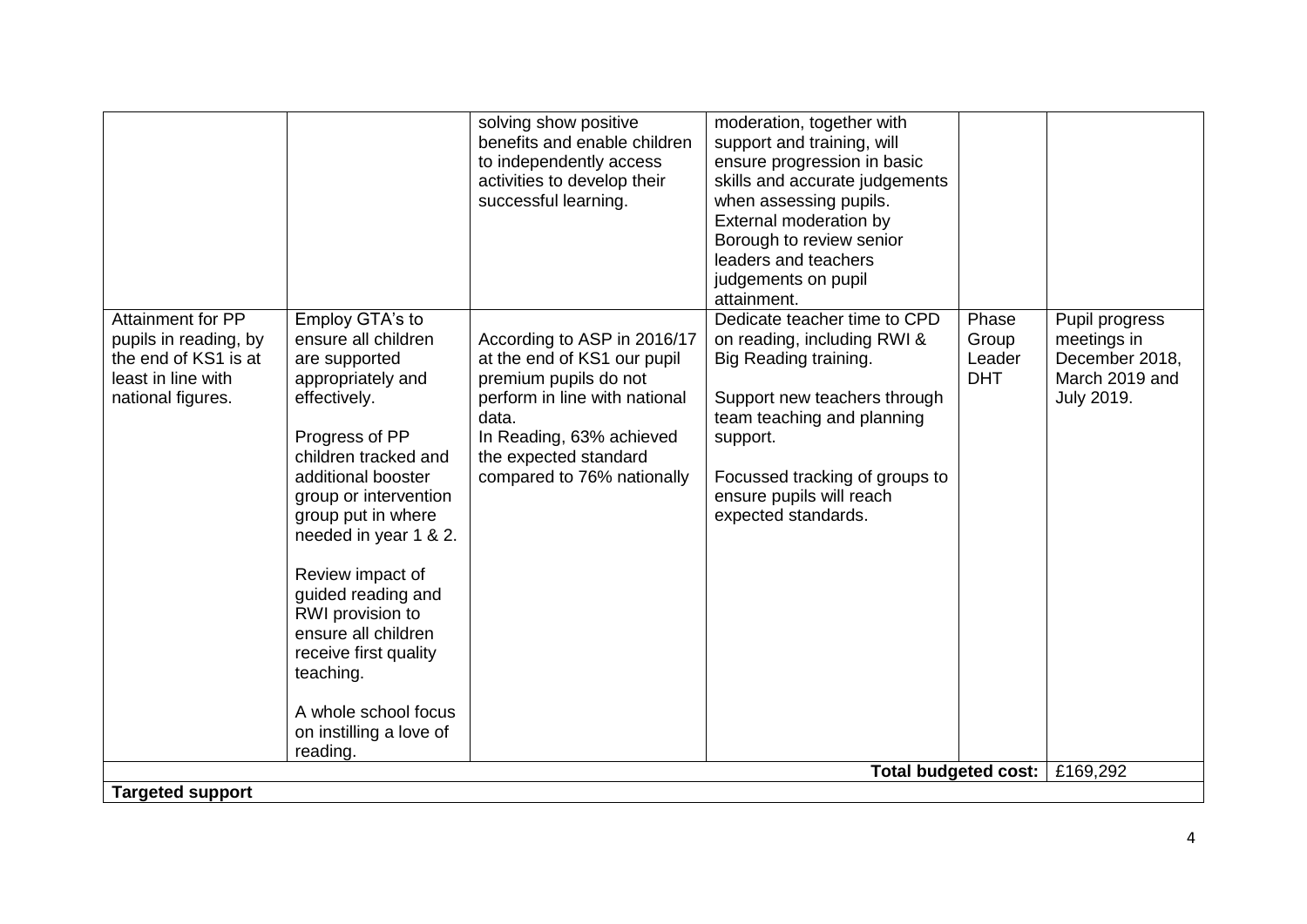| <b>Desired outcome</b>                                                                                                                                                                                                  | Chosen action /                                                                                                                                                                                                      | What is the evidence and                                                                                                                                                                                                                                                                                                                                                                                                                                                                                                                     | How will you ensure it is                                                                                                                                                                             | <b>Staff</b> | When will you                                                                        |
|-------------------------------------------------------------------------------------------------------------------------------------------------------------------------------------------------------------------------|----------------------------------------------------------------------------------------------------------------------------------------------------------------------------------------------------------------------|----------------------------------------------------------------------------------------------------------------------------------------------------------------------------------------------------------------------------------------------------------------------------------------------------------------------------------------------------------------------------------------------------------------------------------------------------------------------------------------------------------------------------------------------|-------------------------------------------------------------------------------------------------------------------------------------------------------------------------------------------------------|--------------|--------------------------------------------------------------------------------------|
|                                                                                                                                                                                                                         | approach                                                                                                                                                                                                             | rationale for this choice?                                                                                                                                                                                                                                                                                                                                                                                                                                                                                                                   | implemented well?                                                                                                                                                                                     | lead         | review                                                                               |
| Improvement in<br>communications skills<br>and achievement<br>figures in those PP<br>children identified to<br>participate in speech<br>and language support<br>and intervention<br>programs provided by<br>the school. | Whole school<br>approach.<br>Speech and language<br>programs delivered<br>by therapist<br>employed one day<br>per week. The<br>individualised speech<br>and language<br>programme is<br>continued by trained<br>TAs. | Research from the I can<br>charity shows that speech,<br>language and<br>communication are crucial<br>for reading, learning in<br>school, for socialising and<br>making friends. Children<br>starting school with speech,<br>language and<br>communication needs may<br>struggle with any aspect of<br>communication and could<br>present with withdrawn or<br>challenging behaviour.<br>Based on recommendations<br>from the Rose report the<br>curriculum recognises the<br>importance of speaking and<br>listening for children to learn. | Impact measured from start to<br>end of intervention programs.<br>Through meetings between<br>TA's S&L therapist and<br>SENCo to ensure children are<br>making at least expected<br>progress.         | <b>SENCO</b> | implementation?<br>December 2018,<br>March 2019 &<br><b>July 2019</b>                |
| For all pupils in year<br>2 and 6, particularly<br>those eligible for PP,<br>to continue to exceed<br>national attainment in<br>key stage<br>assessments.                                                               | To continue to<br>provide an additional<br>teacher in Year 2 and<br>Year 6 to specifically<br>target groups in<br>English and Maths.                                                                                 | <b>Research form NFER</b><br>indicates that one to one<br>tuition is an effective<br>strategy at closing the gap<br>for pupils who are not<br>making expected progress.                                                                                                                                                                                                                                                                                                                                                                      | Focused tracking of groups to<br>ensure children are making<br>more than expected progress<br>from starting points.<br>Observations of lessons and<br>book scrutinise to ensure<br>challenge for all. | <b>DHT</b>   | Pupil progress<br>meetings in<br>December 2018,<br>March 2019 &<br><b>July 2019.</b> |
| For all looked after<br>pupil's emotional<br>wellbeing and<br>developmental<br>growth to be                                                                                                                             | Equestrian therapy<br>for Looked after<br>Children on termly<br>timetable. (weekly<br>therapy session)                                                                                                               | Research into equestrian<br>therapy by Path International<br>and leading charities has<br>found that participants can<br>be supported with -                                                                                                                                                                                                                                                                                                                                                                                                 | Specialist equestrian<br>therapists will feedback to<br>SENCo.<br>Parental, pupil and teacher<br>feedback will be sought to help                                                                      | <b>SENCo</b> | December 2018                                                                        |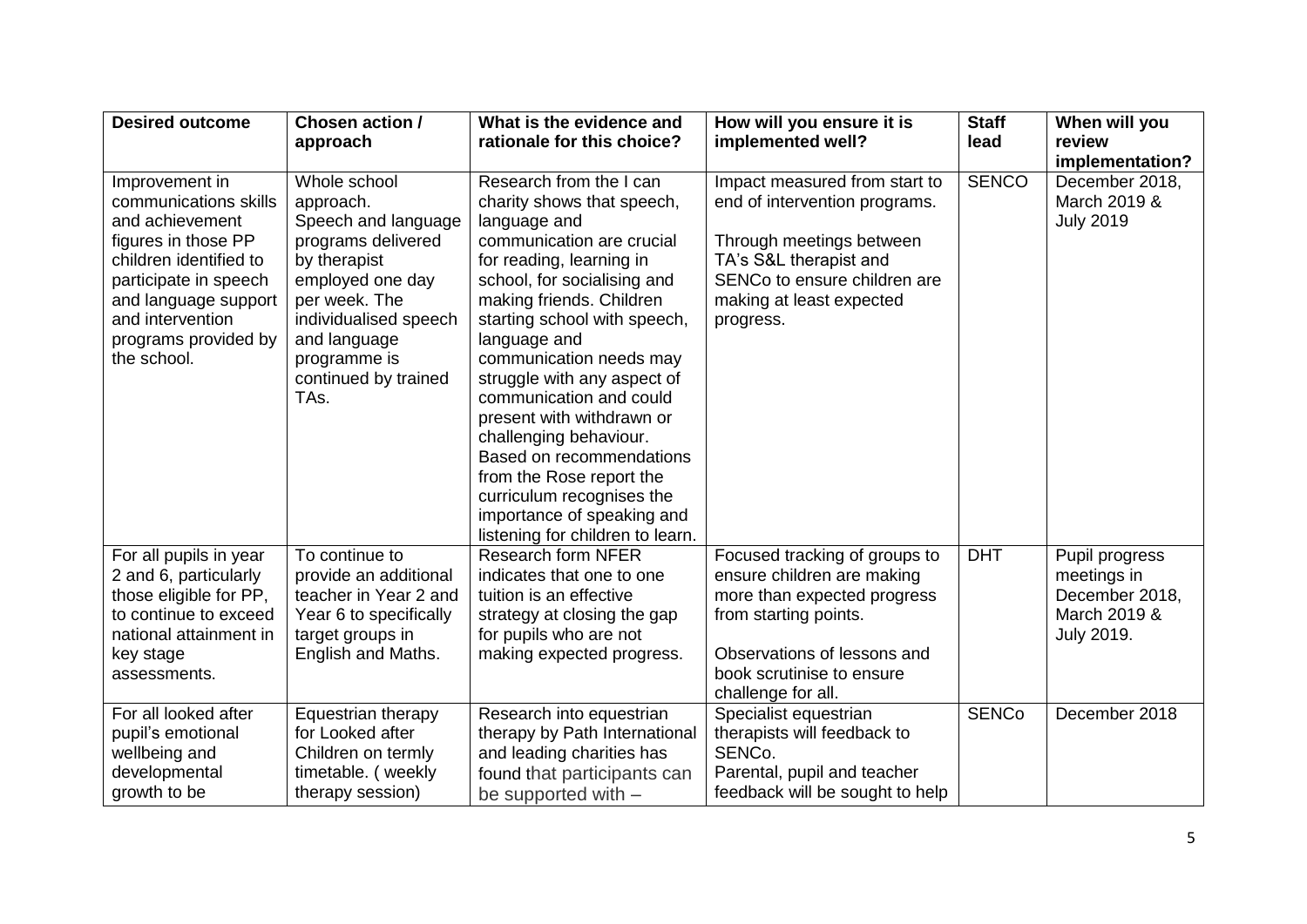| improved.                |                       | building a sense of self-    | assess its impact on pupil's     |              |                   |
|--------------------------|-----------------------|------------------------------|----------------------------------|--------------|-------------------|
|                          |                       | worth, improved              | wellbeing.                       |              |                   |
|                          |                       | communication, improved      |                                  |              |                   |
|                          |                       | self-efficiency, impulse     |                                  |              |                   |
|                          |                       | control and emotional        |                                  |              |                   |
|                          |                       | management.                  |                                  |              |                   |
| Support for identified   | Pastoral teaching     | EEF research highlights that | Focussed tracking of groups to   | <b>DHT</b>   | Pupil progress    |
| PP pupils in their       | assistant employed in | the best use of teaching     | ensure pupils will reach         |              | meetings in       |
| ability to access the    | year 6 to:            | assistance is targeted and   | expected standards.              |              | December 2018,    |
| curriculum and           | Pre teach key         | aimed at small groups.       |                                  |              | March 2019 &      |
| ensure that              | concepts through      | Training for these Teaching  | Behaviour counsellor and         |              | <b>July 2019</b>  |
| attainment gaps are      | tuition               | support assistant ensures    | teacher feedback.                |              |                   |
| closed.                  | Run social groups     | appropriate targeted support |                                  |              |                   |
|                          | Support emotional     | for pupils in need.          | Training for teaching            |              |                   |
|                          | wellbeing             |                              | assistants.                      |              |                   |
| <b>Attainment for PP</b> | Sponsor pupil         | The Nuffield Foundation      | Focussed tracking of groups to   | <b>DHT</b>   | Pupil progress    |
| pupils in science, by    | premium in KS2 to     | research highlights that     | ensure pupils will reach         | Subject      | meetings in       |
| the end of KS2 is at     | Fizz POP science      | good practical science work  | expected standards.              | Leads        | December 2018,    |
| least in line with       | club.                 | is the foundation for        |                                  |              | March 2019 &      |
| national figures.        |                       | engaging and improving       | Feedback from specialist club    |              | <b>July 2019</b>  |
|                          |                       | pupil's science knowledge.   | leaders.                         |              |                   |
|                          |                       | The school chooses to        |                                  |              |                   |
|                          |                       | support pupils who might not |                                  |              |                   |
|                          |                       | otherwise be able to         |                                  |              |                   |
|                          |                       | financially access bespoke   |                                  |              |                   |
|                          |                       | clubs.                       |                                  |              |                   |
|                          |                       |                              | <b>Total budgeted cost:</b>      |              | £81,000           |
| <b>Other approaches</b>  |                       |                              |                                  |              |                   |
| <b>Desired outcome</b>   | Chosen action /       | What is the evidence and     | How will you ensure it is        | <b>Staff</b> | When will you     |
|                          | approach              | rationale for this choice?   | implemented well?                | lead         | review            |
|                          |                       |                              |                                  |              | implementation?   |
| Ensure that all pupils   | Excursions to the     | Research from the Outward-   | Specialist teachers will monitor | <b>SLT</b>   | Year 3 camping in |
| access residential       | Lake District by year | Bound Trust shows that       | and feedback about pupil's       |              | September, Lake   |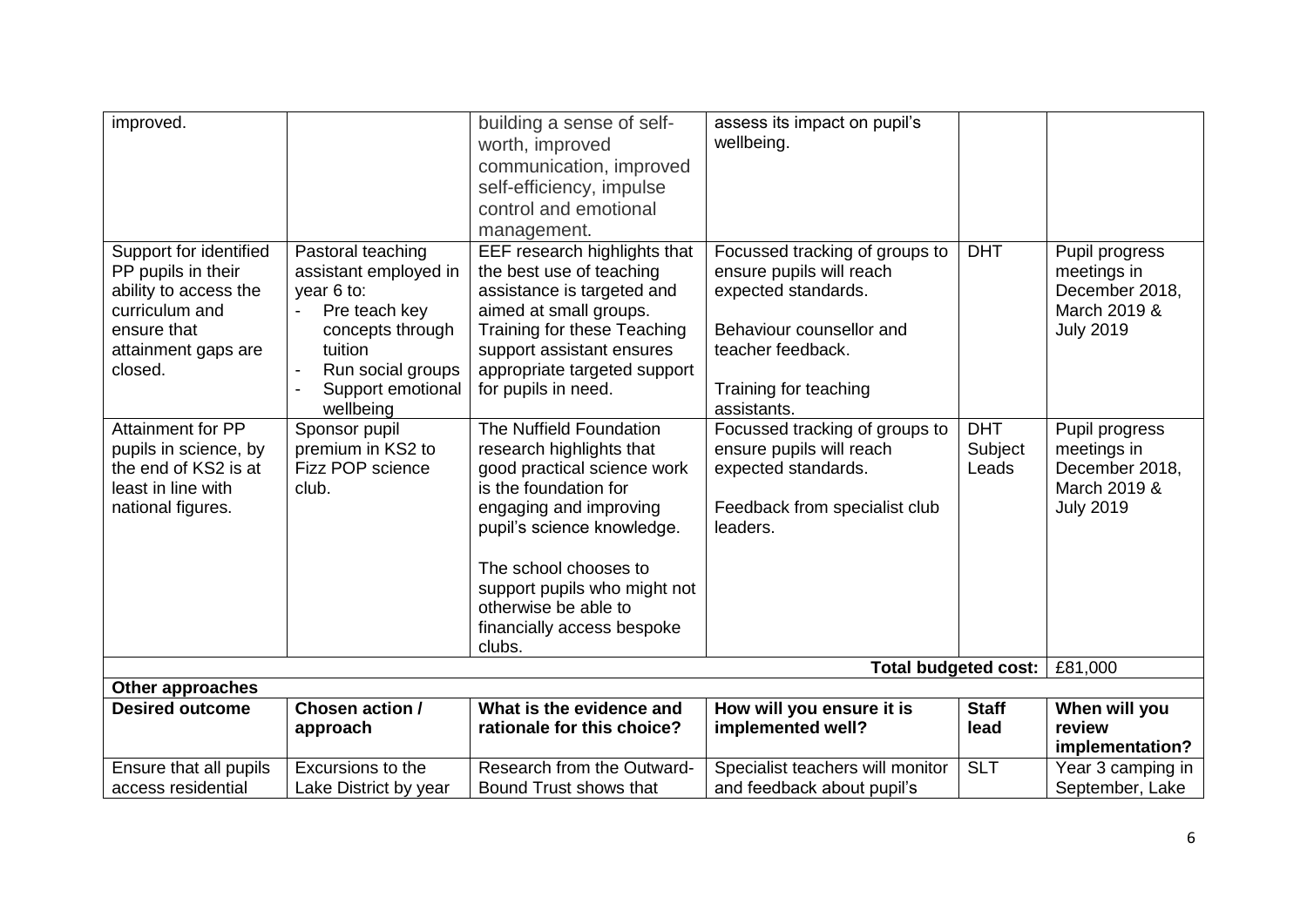| and outdoor learning,<br>so that they can<br>explore life beyond<br>their own community.                                                                       | 6 and camping with<br>year 3 are subsidised<br>by the school.                                                                                                                                                                                                              | pupils display greater<br>confidence, raised self-<br>esteem and independence.<br>It raises pupil's aspirations<br>and social and leadership<br>skills.                                                                                                                                                                                          | wellbeing, self-esteem and<br>confidence.                                                                                                                                                                                                                                                                                                             |                                          | District in April.                                                                                                  |
|----------------------------------------------------------------------------------------------------------------------------------------------------------------|----------------------------------------------------------------------------------------------------------------------------------------------------------------------------------------------------------------------------------------------------------------------------|--------------------------------------------------------------------------------------------------------------------------------------------------------------------------------------------------------------------------------------------------------------------------------------------------------------------------------------------------|-------------------------------------------------------------------------------------------------------------------------------------------------------------------------------------------------------------------------------------------------------------------------------------------------------------------------------------------------------|------------------------------------------|---------------------------------------------------------------------------------------------------------------------|
| Improved parents<br>interest in school will<br>result in parents more<br>involved in their<br>children's learning<br>and children better<br>supported at home. | To continue to<br>employ a Community<br><b>Wellbeing Advocate</b><br>leading on community<br>events and improving<br>links with parents<br>through workshops.                                                                                                              | According to EEF<br>(Education Endowment<br>Foundation) the association<br>between parental<br>involvement and a child's<br>academic success is well<br>established.<br>Parents and carers have<br>demonstrated strong interest<br>in being involved in school<br>life more and are willing to<br>participate in school events<br>and workshops. | Ensure that communication<br>with parents is improved<br>through the role of the CWA.<br>Listen to parents and carers<br>suggestions or requests linked<br>to school life, including<br>teaching and learning and act<br>accordingly.<br>Collect verbal / written<br>feedback after events and<br>workshops to support the<br>planning of next steps. | <b>SLT</b>                               | December 2018,<br>March 2019 &<br><b>July 2019</b><br>Half termly<br>Language Days<br>Winter & Summer<br>Festivals. |
| Increased attendance<br>for all pupils but<br>particularly those<br>eligible for PP.                                                                           | Continue to employ a<br><b>Child Safeguarding</b><br>officer to analyse<br>attendance weekly.<br>Reward children with<br>outstanding<br>attendance<br>(certificates and<br>family excursions as<br>prizes)<br>Celebrate classes<br>with best attendance<br>and punctuality | <b>NFER Raising Attendance</b><br>report emphasises the<br>effectiveness of focusing on<br>prevention and early<br>intervention.                                                                                                                                                                                                                 | Through constant<br>communication between<br>Attendance officer and Phase<br>Group Leaders to ensure<br>standards school processes<br>work effectively and smoothly.<br>Weekly reviews to ensure<br>attendance is on track and to<br>intervene quickly, where<br>attendance of pupils is cause<br>for concern.                                        | AHT of<br>Phase<br>Groups<br><b>CSGO</b> | Weekly                                                                                                              |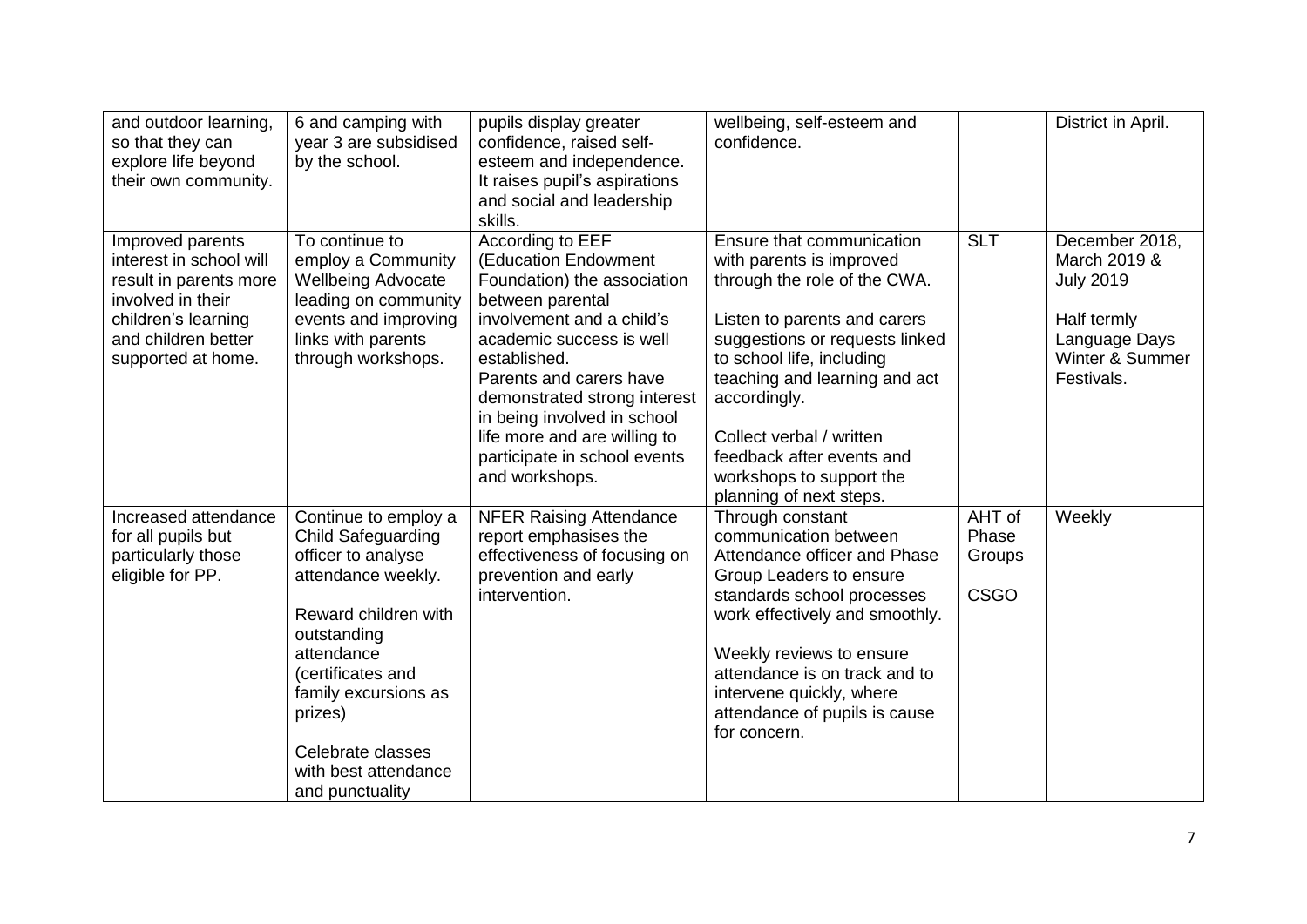|                                                                                                                                                               | during weekly<br>assemblies.                                                                                                                                                                                                                                                               |                                                                                                                                                                                                                                                                                             |                                                                                                                                                                                                                                                                      |                                         |                                                    |
|---------------------------------------------------------------------------------------------------------------------------------------------------------------|--------------------------------------------------------------------------------------------------------------------------------------------------------------------------------------------------------------------------------------------------------------------------------------------|---------------------------------------------------------------------------------------------------------------------------------------------------------------------------------------------------------------------------------------------------------------------------------------------|----------------------------------------------------------------------------------------------------------------------------------------------------------------------------------------------------------------------------------------------------------------------|-----------------------------------------|----------------------------------------------------|
| To ensure that all<br>pupils (in particular<br>PP pupils) access<br>extra curriculum<br>community events.                                                     | Year 5 pupils will<br>perform as part of the<br>Young Voice 2018.<br>Year 4 pupils will<br>perform at the<br>Hackney Empire as<br>part of the Festival of<br>Voices.<br>The school<br>subsidises parental<br>contributions to<br>ensure that all pupils<br>have access to these<br>events. | Performing Arts has been<br>found by many leading<br>researches to improve<br>pupils:<br>Communication<br>Self esteem<br>Improve cognitive and motor<br>skills<br>Make links with the<br>community and peers                                                                                | Ensure that communication<br>with parents is improved<br>through the role of the CWA.<br>Specialist teachers will monitor<br>and feedback about pupil's<br>wellbeing, self-esteem and<br>confidence.<br>Pupil and parental feedback.                                 | <b>SLT</b><br><b>MUSIC</b><br>Lead      | January 2019<br><b>July 2019</b>                   |
| Ensure that all pupils<br>are able to engage<br>and access the<br>curriculum through<br>meeting their<br>emotional and social<br>educational<br>requirements. | Resilience workshops<br>for all year groups.<br>New PSHCE scheme<br>of work and school<br>approach.                                                                                                                                                                                        | Based upon research the<br>school has adopted the The<br><b>Happy-Centred School</b><br>(HCS) programme. It aims to<br>enhance the personal,<br>social, emotional and<br>economic wellbeing and<br>happiness of your whole<br>school community, and<br>support children's mental<br>health. | Collect verbal / written<br>feedback after events and<br>workshops to support the<br>planning of next steps.<br>Support teachers through team<br>teaching and planning support.<br>Focussed tracking of groups to<br>ensure pupils will reach<br>expected standards. | AHT of<br>Phase<br>Groups<br><b>SLT</b> | December 2018,<br>March 2019 &<br><b>July 2019</b> |
|                                                                                                                                                               |                                                                                                                                                                                                                                                                                            |                                                                                                                                                                                                                                                                                             |                                                                                                                                                                                                                                                                      | <b>Total budgeted cost:</b>             | £30,868                                            |

| <b>Review of expenditure</b>  |           |  |
|-------------------------------|-----------|--|
| <b>Previous Academic Year</b> | 2017-2018 |  |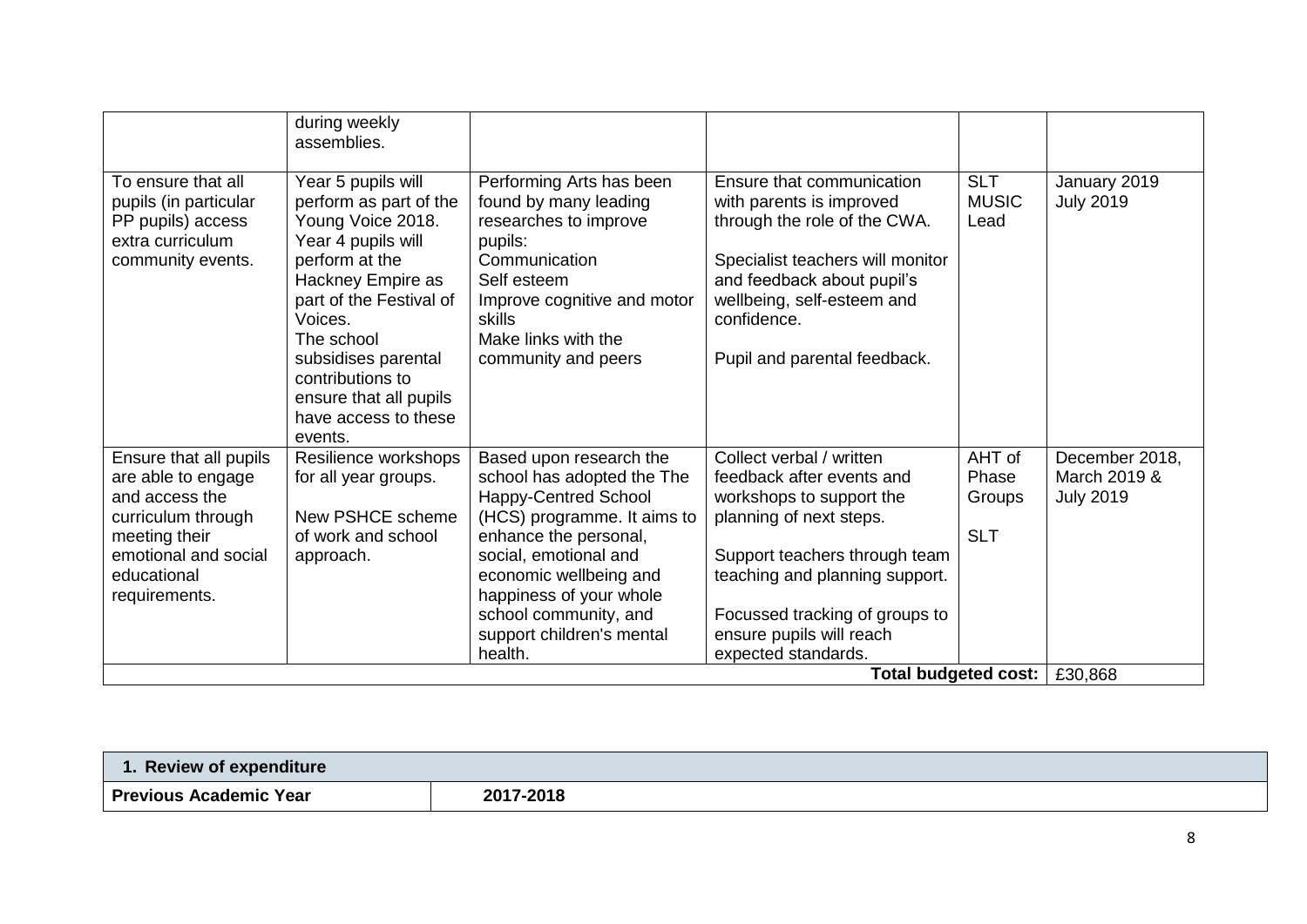| i. Quality of teaching for all                                                                                                                                                        |                                           |                                                                                                                                                                                                                                                   |                                                                                                   |             |  |  |  |
|---------------------------------------------------------------------------------------------------------------------------------------------------------------------------------------|-------------------------------------------|---------------------------------------------------------------------------------------------------------------------------------------------------------------------------------------------------------------------------------------------------|---------------------------------------------------------------------------------------------------|-------------|--|--|--|
| <b>Desired outcome</b>                                                                                                                                                                | <b>Chosen</b><br>action/approach          | <b>Estimated impact:</b> Did you meet the<br>success criteria? Include impact on<br>pupils not eligible for PP, if appropriate.                                                                                                                   | <b>Lessons learned</b><br>(and whether you will continue with this approach)                      | Cost        |  |  |  |
| 1) That all KS2<br>pupils continue to<br>outperform peers<br>Both locally and<br>nationally and<br>remain in the top<br>percentages for<br>progress in maths,<br>reading and writing. | Additional<br>teachers in year 3<br>$-4.$ | <b>KS2 SATS 2018</b><br>In the combined RWM 85% of pupils<br>attained the expected standard,<br>compared to 64% nationally and 73%<br>locally.<br>This included 78% of disadvantaged<br>pupils making the standard compared to<br>70% nationally. | This will continue in 2018-19.                                                                    |             |  |  |  |
| 2) Ensure good<br>progress and<br>mastery of basic<br>skills by the end of<br><b>EYFS</b>                                                                                             | 3 nursery<br>teachers                     |                                                                                                                                                                                                                                                   | In 2018 -19 there will be two qualified nursery<br>teachers.                                      |             |  |  |  |
| 3) Attainment for PP<br>pupils in reading, by<br>the end of KS1 is at<br>least in line with<br>national figures.                                                                      | GTA's employed<br>Booster groups          | KS1 SATS 2018 In reading 80% of pupils<br>attained the standard in line with the local<br>and above the national of 75%                                                                                                                           | 2 KS1 GTA's have now started the school direct<br>teaching training. They have not been replaced. |             |  |  |  |
| ii. Targeted support                                                                                                                                                                  |                                           |                                                                                                                                                                                                                                                   |                                                                                                   |             |  |  |  |
| <b>Desired outcome</b>                                                                                                                                                                | <b>Chosen</b><br>action/approach          | <b>Estimated impact:</b> Did you meet the<br>success criteria? Include impact on<br>pupils not eligible for PP, if appropriate.                                                                                                                   | <b>Lessons learned</b><br>(and whether you will continue with this approach)                      | <b>Cost</b> |  |  |  |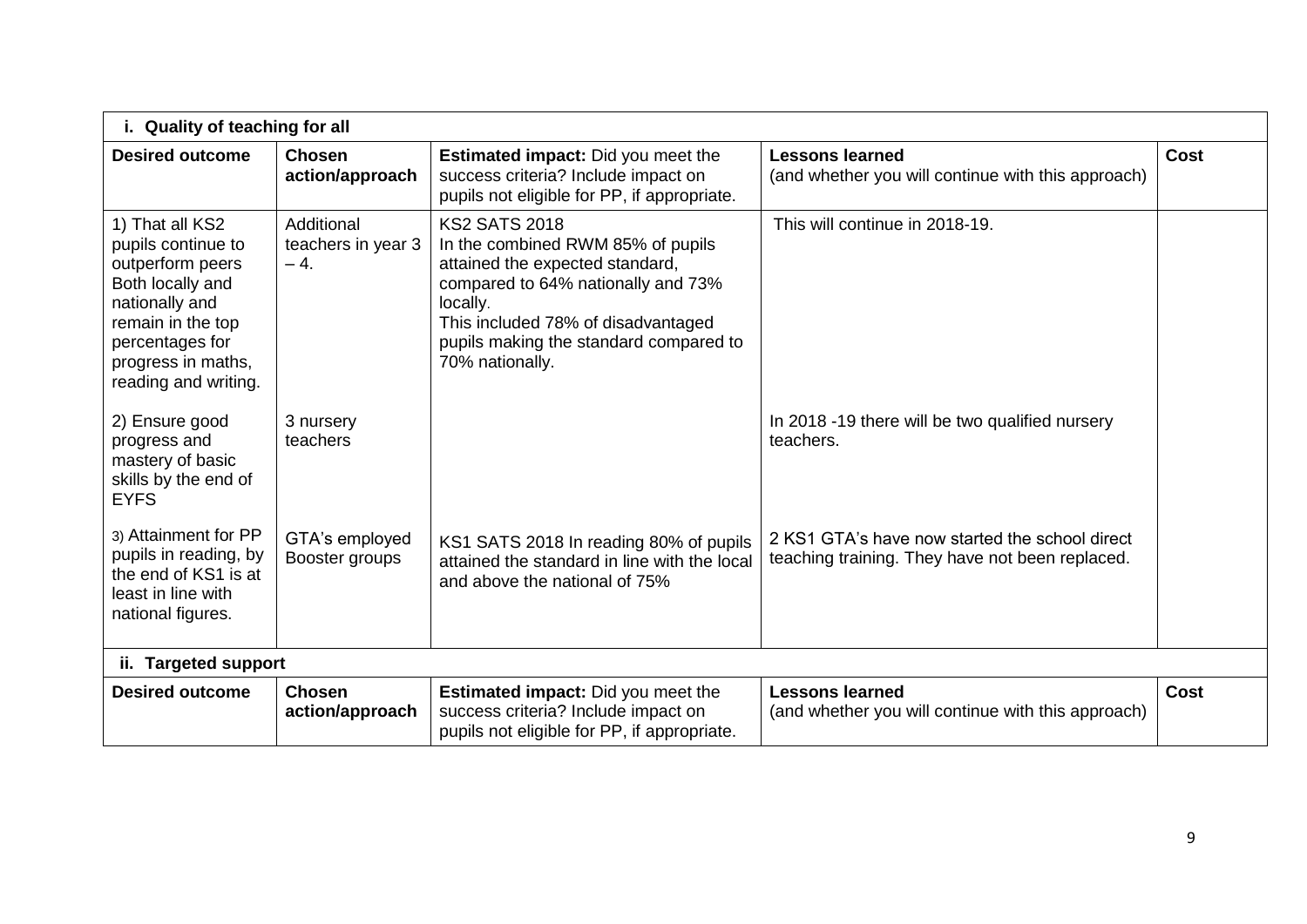| 1) speech and<br>language support<br>and intervention<br>programs provided<br>by the school                                                                     | Speech and<br>Language<br>therapist                       | Progress seen in pupil's ability to: take<br>turns, sequence, make accurate sounds,<br>have confidence with speaking.                                                                                                                                                                                                                                                        | This will continue to be an approach in 2018 -19.<br>To make links with the CWA so that parental<br>support for the therapy is developed. |             |  |  |  |
|-----------------------------------------------------------------------------------------------------------------------------------------------------------------|-----------------------------------------------------------|------------------------------------------------------------------------------------------------------------------------------------------------------------------------------------------------------------------------------------------------------------------------------------------------------------------------------------------------------------------------------|-------------------------------------------------------------------------------------------------------------------------------------------|-------------|--|--|--|
| 2) For all pupils in<br>year 2 and 6,<br>particularly those<br>eligible for PP, to<br>continue to exceed<br>national attainment<br>in key stage<br>assessments. | Additional year 2<br>and 6 teacher to<br>provide tuition. | <b>KS2 SATS 2018</b><br>In the combined RWM 85% of pupils<br>attained the expected standard,<br>compared to 64% nationally and 73%<br>locally.<br>This included 78% of disadvantaged<br>pupils making the standard compared to<br>70% nationally.<br>KS1 SATS 2018 In reading 80% of pupils<br>attained the standard in line with the local<br>and above the national of 75% | This will continue to be an approach in 2018 -19.<br>Continue to ensure this is targeted and regularly<br>reviewed.                       |             |  |  |  |
| iii. Other approaches                                                                                                                                           |                                                           |                                                                                                                                                                                                                                                                                                                                                                              |                                                                                                                                           |             |  |  |  |
| <b>Desired outcome</b>                                                                                                                                          | <b>Chosen</b><br>action/approach                          | <b>Estimated impact:</b> Did you meet the<br>success criteria? Include impact on<br>pupils not eligible for PP, if appropriate.                                                                                                                                                                                                                                              | <b>Lessons learned</b><br>(and whether you will continue with this approach)                                                              | <b>Cost</b> |  |  |  |